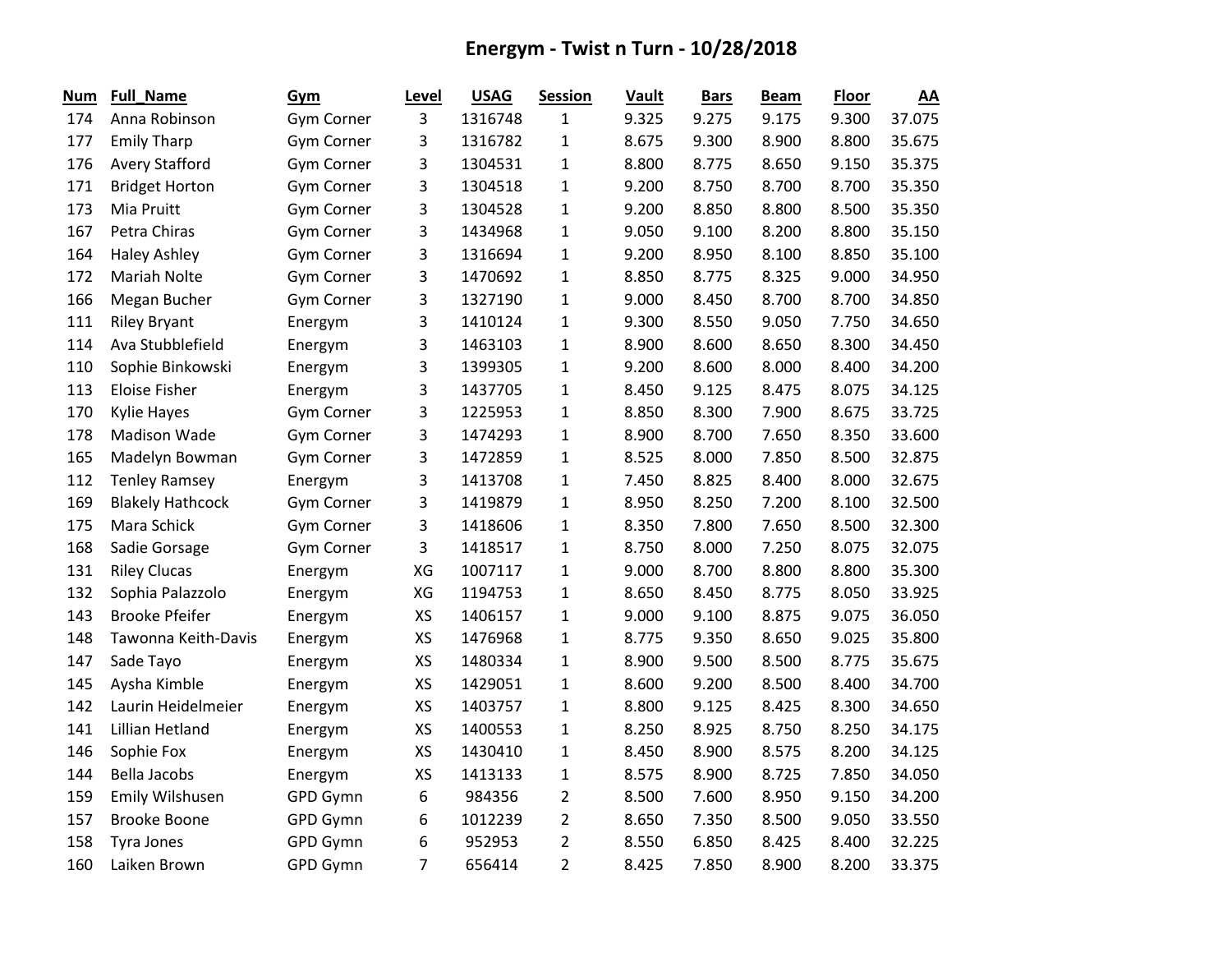## **Energym - Twist n Turn - 10/28/2018**

| Num | <b>Full_Name</b>       | Gym        | Level          | <b>USAG</b> | Session        | Vault | <b>Bars</b> | <b>Beam</b> | <b>Floor</b> | AA     |
|-----|------------------------|------------|----------------|-------------|----------------|-------|-------------|-------------|--------------|--------|
| 163 | <b>Addison Pischke</b> | GPD Gymn   | $\overline{7}$ | 582862      | 2              | 8.800 | 7.000       | 8.650       | 8.925        | 33.375 |
| 161 | Melani Hodge           | GPD Gymn   | $\overline{7}$ | 644521      | $\overline{2}$ | 8.850 | 6.000       | 9.000       | 9.000        | 32.850 |
| 162 | Alexa Jolly            | GPD Gymn   | $\overline{7}$ | 1012237     | 2              | 8.450 | 7.550       | 8.100       | 8.450        | 32.550 |
| 188 | Amelia Henkhaus        | GPD Gymn   | $\overline{7}$ | 582858      | $\overline{2}$ | 8.325 | 6.450       | 8.750       | 7.900        | 31.425 |
| 195 | Ciara Mahan            | Energym    | 8              | 634545      | 2              | 9.125 | 0.000       | 0.000       | 0.000        | 9.125  |
| 194 | Clare Braden           | Energym    | 8              | 634521      | 2              | 8.775 | 0.000       | 0.000       | 0.000        | 8.775  |
| 197 | Hailey Leonard         | Energym    | 8              | 1028205     | $\overline{2}$ | 8.675 | 0.000       | 0.000       | 0.000        | 8.675  |
| 196 | Molly Kuntzi           | Energym    | 8              | 635441      | 2              | 8.500 | 0.000       | 0.000       | 0.000        | 8.500  |
| 192 | Leah Benson            | Energym    | 9              | 526168      | $\overline{2}$ | 8.700 | 0.000       | 7.275       | 0.000        | 15.975 |
| 193 | Eden Russell           | Energym    | 9              | 539901      | 2              | 8.925 | 0.000       | 7.025       | 0.000        | 15.950 |
| 190 | Miranda Maciejewski    | Energym    | 9              | 473369      | 2              | 7.850 | 0.000       | 0.000       | 0.000        | 7.850  |
| 191 | <b>Madeline Kees</b>   | Energym    | 10             | 508338      | 2              | 9.000 | 0.000       | 8.250       | 0.000        | 17.250 |
| 189 | <b>Madison Hickey</b>  | Energym    | 10             | 473365      | 2              | 9.250 | 0.000       | 6.950       | 0.000        | 16.200 |
| 134 | Lucy Jamison           | Energym    | XP             | 634537      | $\overline{2}$ | 8.700 | 8.850       | 9.100       | 9.200        | 35.850 |
| 137 | Kylie Miller           | Energym    | XP             | 1194034     | $\overline{2}$ | 9.000 | 8.600       | 8.750       | 8.300        | 34.650 |
| 140 | Annika Stuttle         | Energym    | XP             | 1197669     | $\overline{2}$ | 9.200 | 7.800       | 8.100       | 9.325        | 34.425 |
| 139 | Jillian Hansen         | Energym    | XP             | 1330499     | $\overline{2}$ | 8.825 | 7.200       | 8.650       | 9.000        | 33.675 |
| 149 | Leah Kowalski          | Gemini     | XP             | 1175292     | $\overline{2}$ | 8.500 | 7.600       | 8.350       | 9.200        | 33.650 |
| 135 | Kennedy Underwood      | Energym    | XP             | 634563      | 2              | 8.975 | 8.000       | 8.000       | 8.550        | 33.525 |
| 133 | Aurelia Lowrey         | Energym    | XP             | 592643      | 2              | 9.000 | 7.450       | 8.150       | 8.900        | 33.500 |
| 138 | Sophie Nordstrom       | Energym    | XP             | 1194749     | $\overline{2}$ | 8.400 | 7.350       | 8.800       | 8.200        | 32.750 |
| 182 | Lillyann Saettler      | Gym Corner | 4              | 1015602     | 3              | 9.100 | 8.775       | 8.975       | 9.000        | 35.850 |
| 116 | Elizabeth Lind         | Energym    | 4              | 1147912     | 3              | 9.025 | 8.650       | 9.200       | 8.850        | 35.725 |
| 106 | <b>Emily Koch</b>      | Elite Core | 4              | 1105316     | 3              | 8.550 | 9.150       | 8.350       | 9.100        | 35.150 |
| 109 | Annika Hueber          | Energym    | 4              | 1329179     | 3              | 9.200 | 8.225       | 8.650       | 8.800        | 34.875 |
| 118 | Yanna Tsiftilis        | Energym    | 4              | 1148011     | 3              | 8.700 | 8.675       | 8.925       | 8.150        | 34.450 |
| 117 | <b>Elyse Manning</b>   | Energym    | 4              | 1147961     | 3              | 8.850 | 8.550       | 8.150       | 8.850        | 34.400 |
| 115 | Abigail Lisafeld       | Energym    | 4              | 1007122     | 3              | 8.300 | 8.650       | 8.850       | 8.300        | 34.100 |
| 180 | Lucille Heuermann      | Gym Corner | $\overline{a}$ | 1327198     | 3              | 8.450 | 7.950       | 8.175       | 9.450        | 34.025 |
| 179 | <b>Avery Burgess</b>   | Gym Corner | 4              | 1001478     | 3              | 8.700 | 8.500       | 8.550       | 8.150        | 33.900 |
| 181 | Stella Monfre          | Gym Corner | $\overline{a}$ | 1316725     | 3              | 8.700 | 7.625       | 8.050       | 8.600        | 32.975 |
| 120 | Jordan Lisafeld        | Energym    | 4              | 1329169     | 3              | 8.300 | 8.200       | 8.100       | 8.275        | 32.875 |
| 154 | <b>Ellie Doubet</b>    | GPD Gymn   | 4              | 1318111     | 3              | 8.400 | 7.800       | 7.850       | 8.600        | 32.650 |
| 156 | Makayla Wetzell        | GPD Gymn   | 4              | 1318105     | 3              | 7.950 | 7.350       | 8.750       | 8.450        | 32.500 |